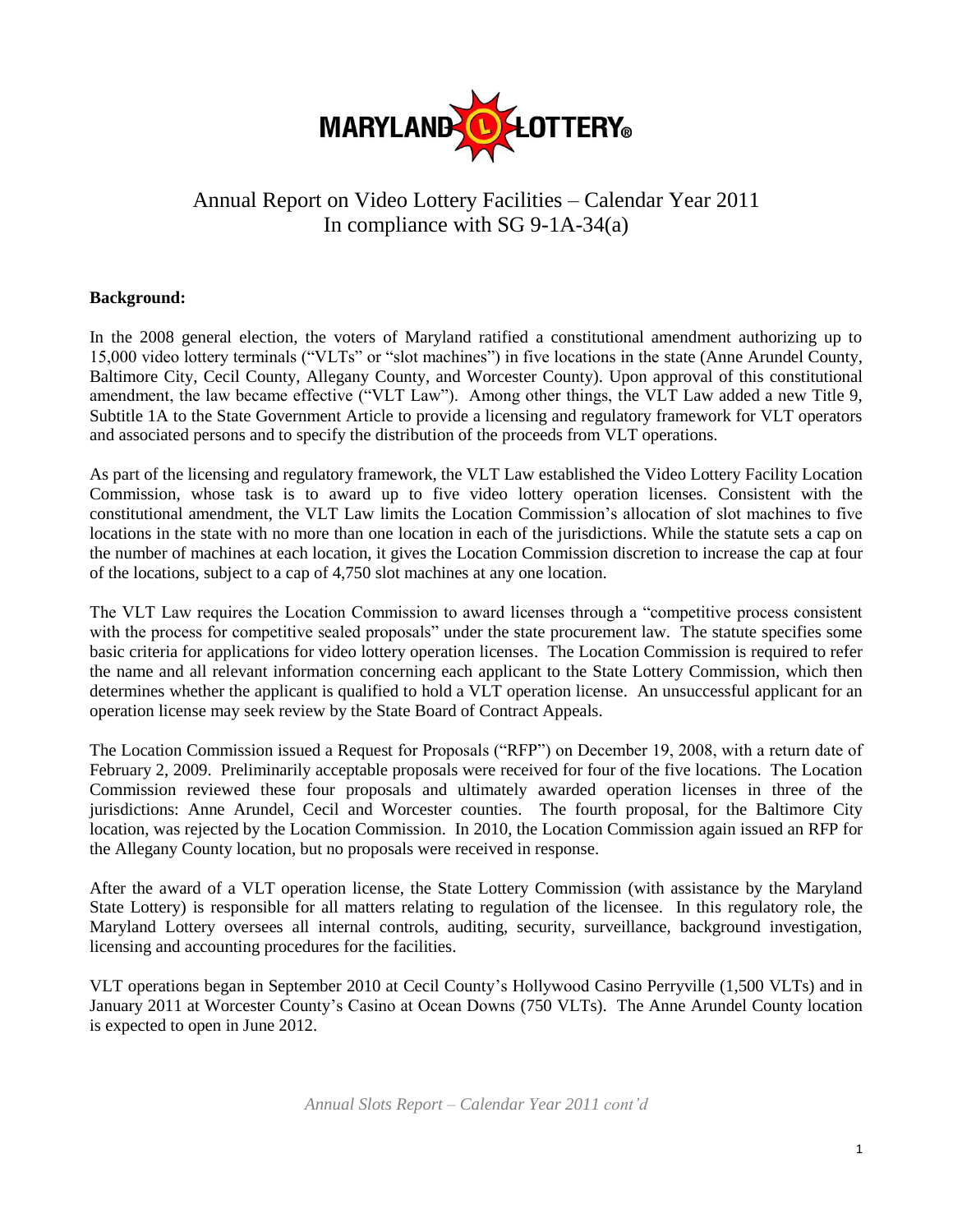#### **Status of Facilities:**

#### **Hollywood Casino Perryville (Cecil County) -** Penn National Gaming Cecil County

- o First casino to open in Maryland; opened to the public September 27, 2010.
- o In FY2011, the casino generated \$82,650,699.33 in gaming revenue.
- o In the first half of FY2012 (July December 2011), the casino has generated \$55,723,856.32.
- o Current number of VLTs in facility: 1500
- o Current number of personnel employed by the facility: 280

#### **Casino at Ocean Downs (Worcester County) -** Ocean Enterprises 589, LLC

- o The facility opened January 4, 2011.
- $\circ$  In FY2011, the casino generated \$20,403,685.53.
- o In the first half of FY2012 (July December 2011), the casino has generated \$24,527,010.53.
- o Current number of VLTs in facility: 800
- o Current number of personnel employed by the facility: 199

#### **Finance:**

Individual casinos and the combined state total are as follows:

| <b>Gross Gaming</b><br>Revenue                  | $\frac{0}{0}$  | <b>Total</b><br>January 2012 | <b>Total 2012</b><br><b>Fiscal YTD</b> | <b>Hollywood Casino</b><br><b>January 2012</b> | Hollywood<br>Casino<br><b>2012 FYTD</b> | Ocean<br><b>Downs</b><br><b>January 2012</b> | Ocean<br><b>Downs</b><br><b>2012 FYTD</b> |
|-------------------------------------------------|----------------|------------------------------|----------------------------------------|------------------------------------------------|-----------------------------------------|----------------------------------------------|-------------------------------------------|
| <b>TOTAL</b>                                    | 100            | \$12,923,551.67              | \$93,174,418.52                        | \$9,790,341.87                                 | \$65,514,198.19                         | \$3,133,209.80                               | \$27,660,220.33                           |
| <b>Education Trust</b><br>Fund                  | 48.5           | \$6,267,922.56               | \$45,189,592.98                        | \$4,748,315.81                                 | \$31,774,386.13                         | \$1,519,606.75                               | \$13,415,206.85                           |
| Casino share                                    | 33             | \$4,264,772.05               | \$30,747,558.11                        | \$3,230,812.82                                 | \$21,619,685.40                         | \$1,033,959.23                               | \$9,127,872.71                            |
| Horse racing<br>purse account                   | 7              | \$904,648.62                 | \$6,522,209.30                         | \$685,323.93                                   | \$4,585,993.88                          | \$219,324.69                                 | \$1,936,215.42                            |
| Local impact<br>grants                          | 5.5            | \$710,795.34                 | \$5,124,593.01                         | \$538,468.80                                   | \$3,603,280.89                          | \$172,326.54                                 | \$1,521,312.12                            |
| Race tracks<br>facility renewal<br>account      | 2.5            | \$323,088.80                 | \$2,329,360.47                         | \$244,758.55                                   | \$1,637,854.95                          | \$78,330.25                                  | \$691,505.52                              |
| Maryland<br>Lottery                             | $\overline{c}$ | \$258,471.02                 | \$1,863,488.36                         | \$195,806.83                                   | \$1,310,283.97                          | \$62,664.19                                  | \$553,204.39                              |
| Small, minority<br>&<br>women-owned<br>business | 1.5            | \$193,853.28                 | \$1,397,616.29                         | \$146,855.13                                   | \$982,712.97                            | \$46,998.15                                  | \$414,903.32                              |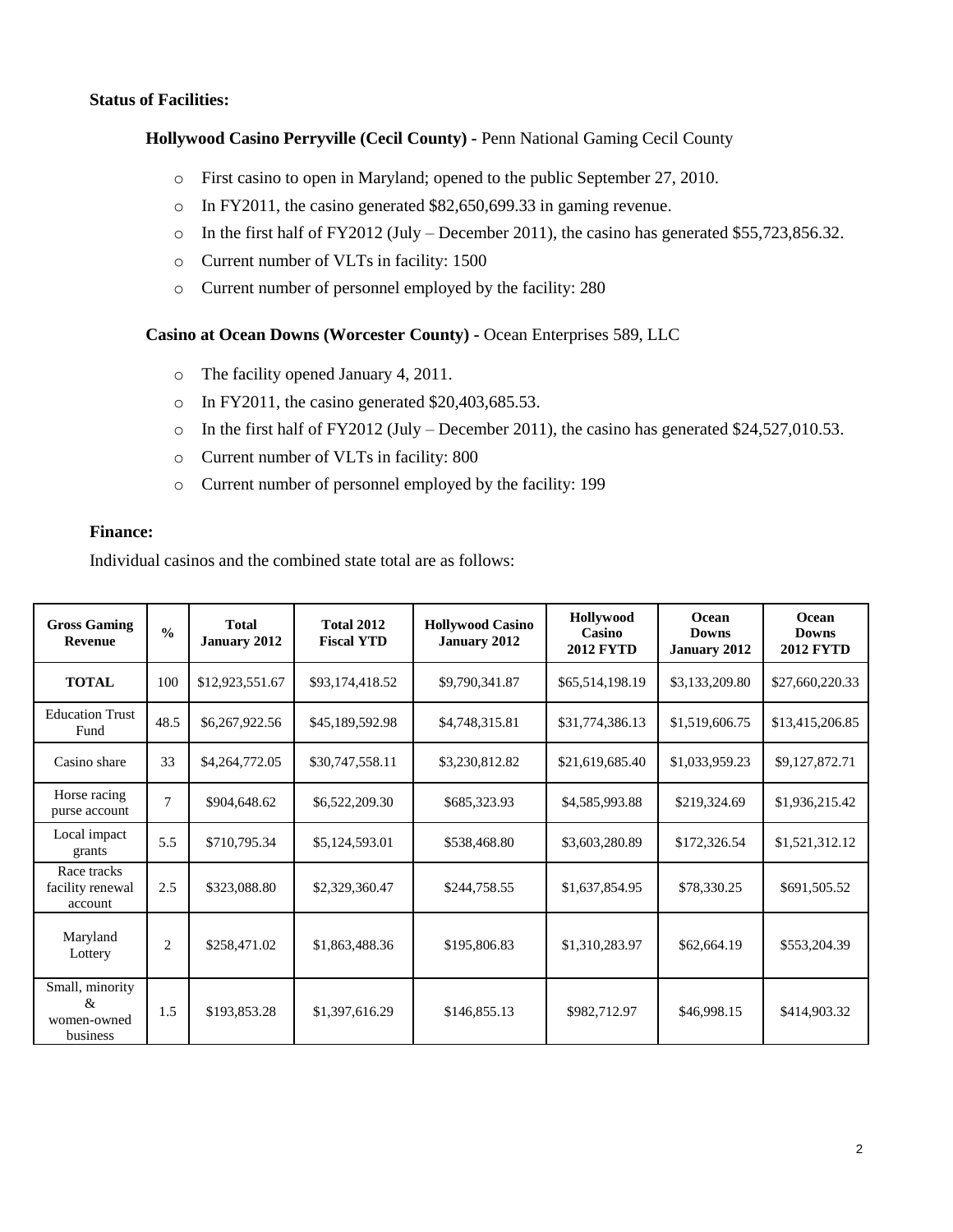## **Crime:**

There were 102 police responses to Hollywood Casino by the Perryville Police Department and the Maryland State Police during 2011. There were 76 police responses to the Ocean Downs Casino by Worchester County Sheriff's Office and the Maryland State Police during 2011. The responses were for the following:

| <b>Incidents</b>               | Hollywood | <b>Ocean Downs</b> |
|--------------------------------|-----------|--------------------|
|                                |           |                    |
| Accidents                      | 21        | 7                  |
| <b>Animal Complaints</b>       |           | 5                  |
| <b>Check Welfare</b>           |           | 5                  |
| Counterfeit                    | 24        |                    |
| Disabled unattended<br>vehicle |           | 5                  |
| Disorderly                     | 25        | 25                 |
| Domestic Complaint             |           |                    |
| Drugs                          | 3         | 6                  |
| <b>DWI/intoxicated Driver</b>  | 6         | 8                  |
| <b>MDOP</b>                    | 5         |                    |
| Sex offense                    |           | 1                  |
| Suspicious<br>Person/Vehicle   |           | 7                  |
| Theft                          | 9         |                    |
| Trespass                       | 8         | 3                  |
| Warrants                       |           | 3                  |

**MBE Compliance:** Governor's Office of Minority Affairs (GOMA) report attached.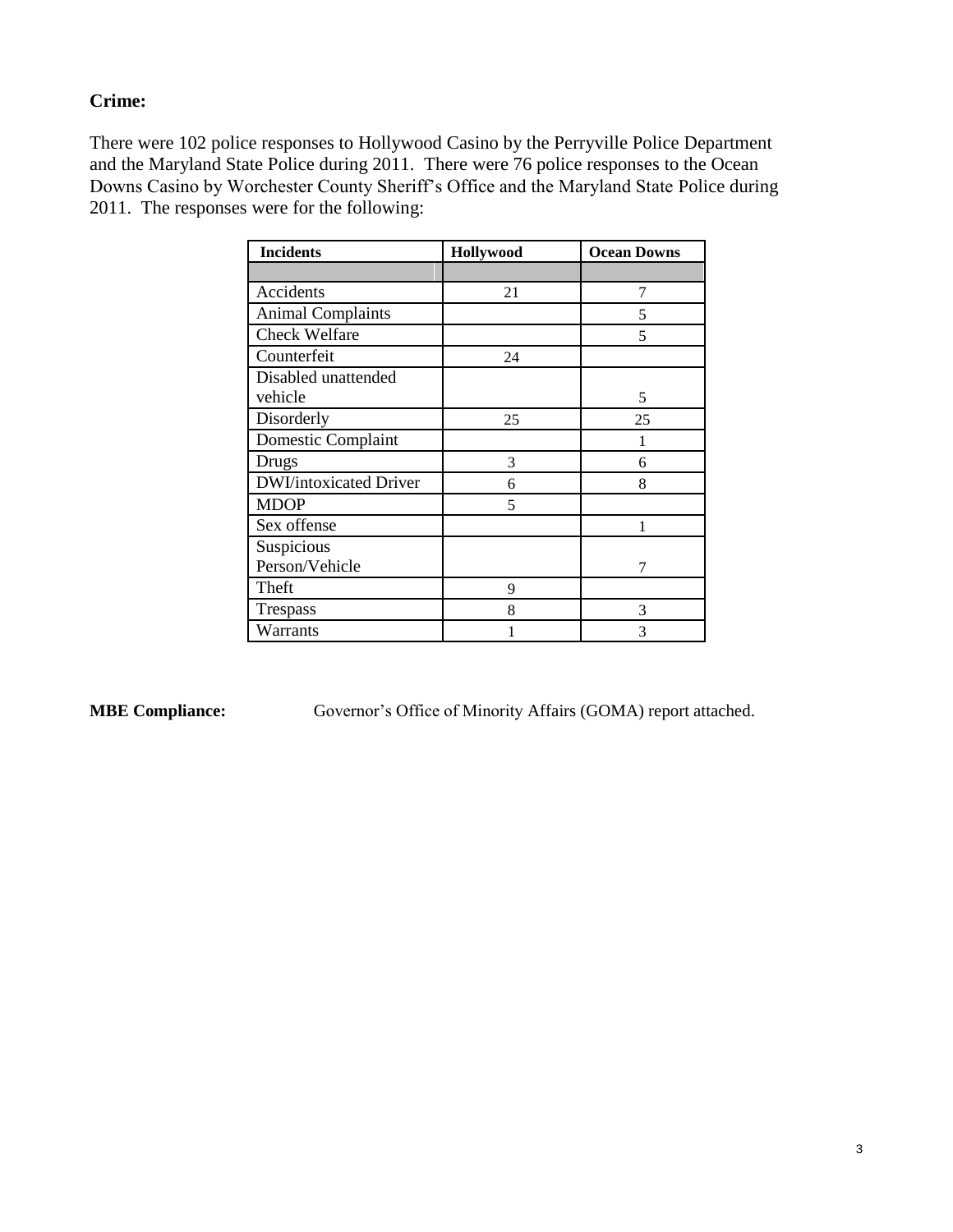

**Video Lottery Terminals (VLT) Facilities MBE Compliance Status Report**

**Prepared by the Governor's Office of Minority Affairs Luwanda W. Jenkins, Special Secretary**

**January 31, 201***2*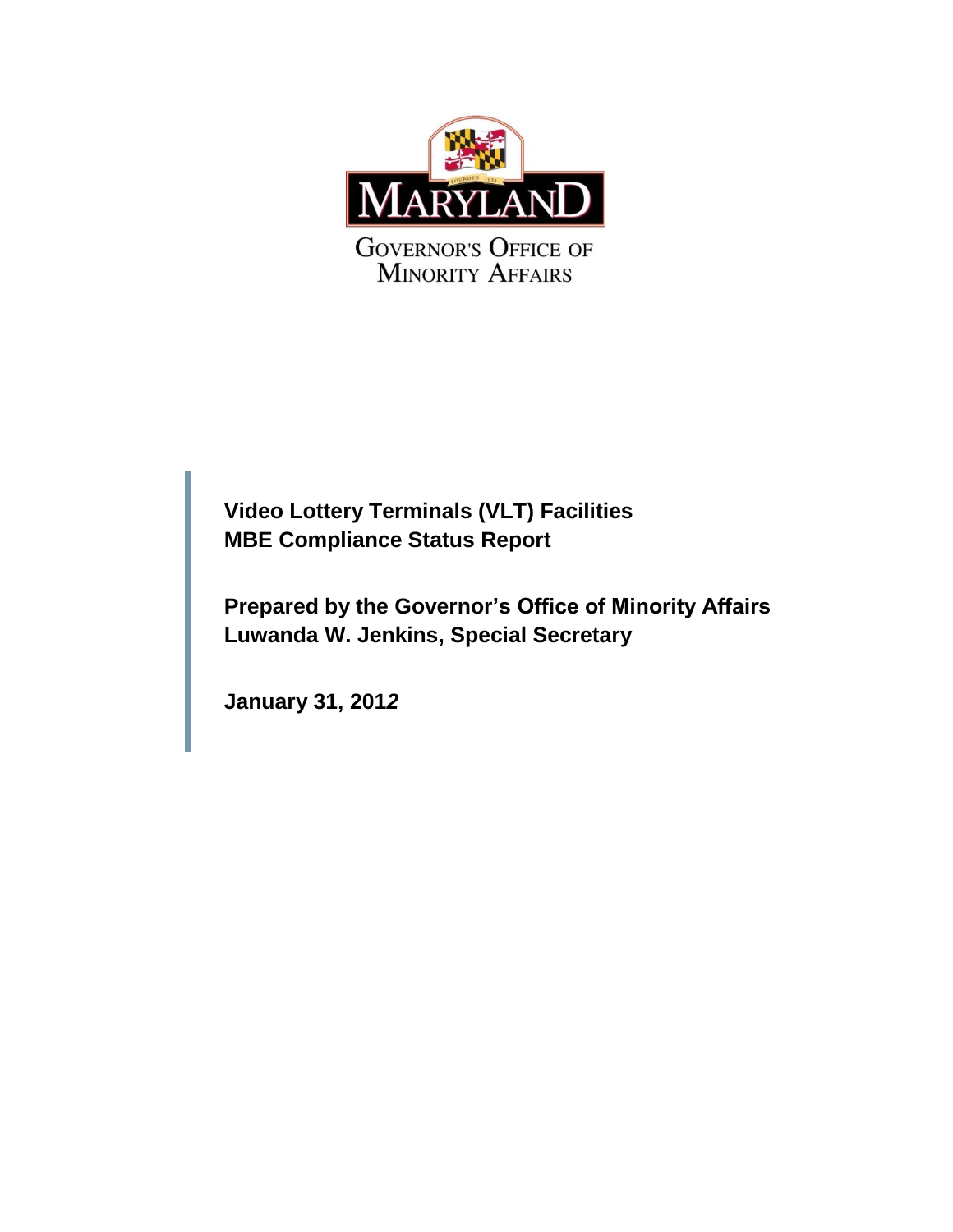Pursuant to State Government Title 9 and subtitle 1A, Annotated Code of Maryland, the Governor's Office of Minority Affairs (GOMA) submits the following Video Lottery Terminals (VLT) MBE Compliance update for the three currently active VLT facilities. The previous report submitted by GOMA to the Commission dated January 14, 2011, included VLT MBE activity through December, 2010.

# **Penn National Gaming– Hollywood Casino (PNG)**

## **PNG Design/Development/Construction Phase MBE Closeout**

The Cecil County facility opened for business in September, 2010. GOMA closed out the MBE compliance monitoring for the development, design and construction phases as of February 28, 2011. The final MBE achievement for the design/construction phase for PNG through December 31, 2010, as detailed in the Office of Legislative Audits report issued in November, 2011 is as follows:

| <b>Hollywood Casino Perryville (Cecil County)</b><br><b>Activity through December 31, 2010</b> |      |                                            |                 |                                                                                          |                                       |  |
|------------------------------------------------------------------------------------------------|------|--------------------------------------------|-----------------|------------------------------------------------------------------------------------------|---------------------------------------|--|
|                                                                                                |      | <b>Reported to/by SLC</b>                  |                 | <b>Adjusted Results</b>                                                                  |                                       |  |
| Target<br><b>Minority</b><br>Goal <sup>1</sup><br><b>Classification</b>                        |      | Total<br><b>Payments to</b><br><b>MBEs</b> | <b>MBE</b> Goal | <b>Total</b><br><b>Payments to</b><br><b>Achievement   MBEs Based</b><br>∣on Audit Test∣ | <b>MBE</b> Goal<br><b>Achievement</b> |  |
| <b>Overall</b>                                                                                 | 25%  | \$10,943,755                               | 19.3%           | \$11,719,819                                                                             | 20.7%                                 |  |
| Women                                                                                          | 10%  | \$5,390,263                                | $9.5\%$         | \$5,912,818                                                                              | 10.5%                                 |  |
| <b>African</b><br>American                                                                     | 10%  | \$4,300,701                                | 7.6%            | 4,312,976<br>S                                                                           | 7.6%                                  |  |
| <b>Other</b>                                                                                   | None | \$1,252,791                                | $2.2\%$         | 1,494,025<br>S                                                                           | 2.6%                                  |  |

### **PNG Ongoing Operations Update**

GOMA began monitoring MBE participation related to PNG's ongoing operations beginning March 1, 2011. PNG has reported total expenditures of \$10,270,509.95 for the March through November operations period\*. Expenditure documentation was presented to GOMA in the form of accounting reports generated directly from PNG's financial accounting system. PNG has engaged the services of thirteen (13) MBE firms during this reporting period. MBE goal achievement through November 30, 2011 is as follows: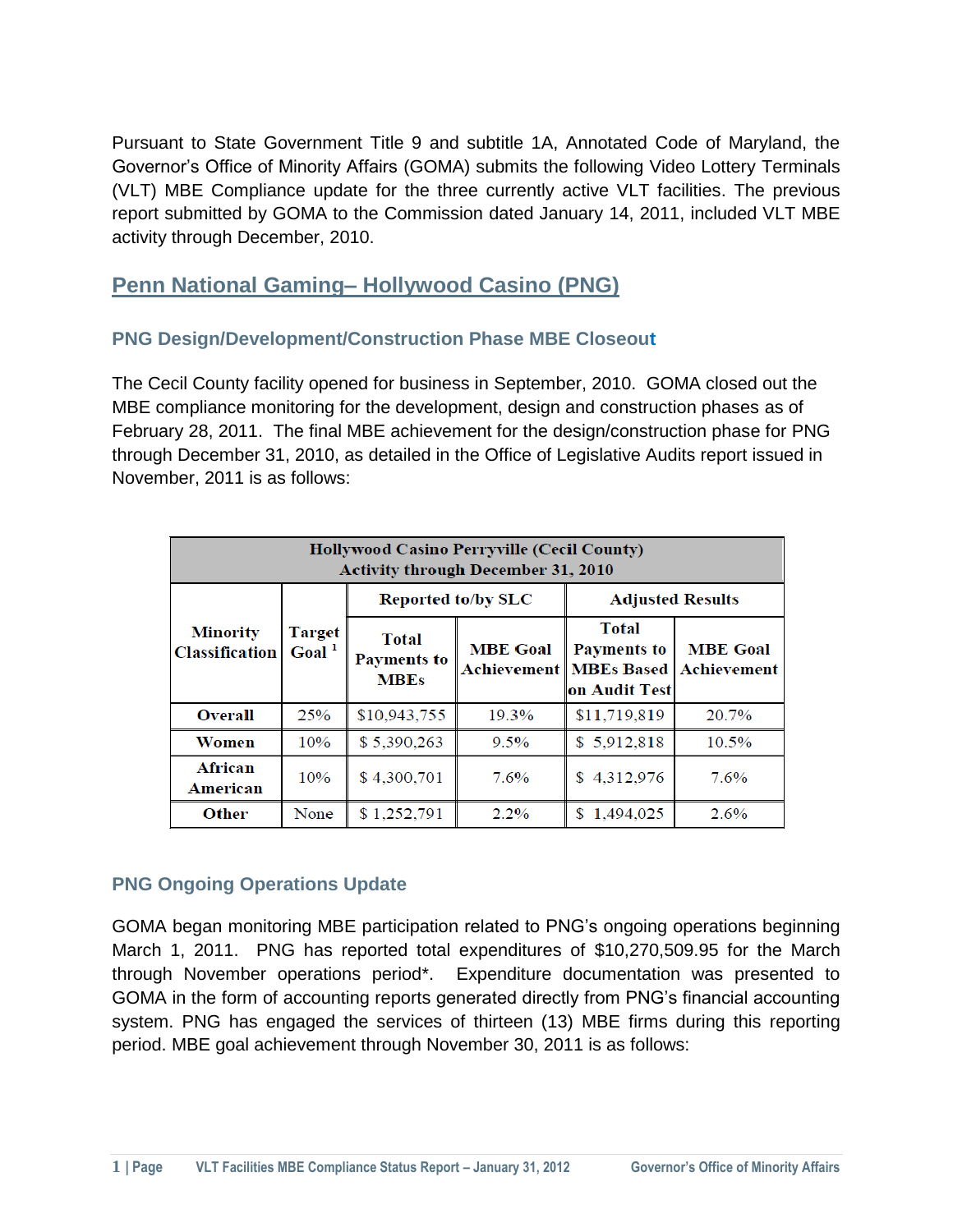| <b>Minority Classification</b> | Target Goal % | <b>Actual MBE</b><br><b>Payments</b> | <b>MBE Goal</b><br><b>Achieved</b> |
|--------------------------------|---------------|--------------------------------------|------------------------------------|
| <b>Overall</b>                 | 25%           | \$591,912.60                         | 6.15%                              |
| <b>African American</b>        | 10%           | \$24,817.78                          | 0.26%                              |
| Women                          | 10%           | \$128,051.45                         | 1.33%                              |
| <b>Other MDOT certified</b>    | 0%            | \$439,043.37                         | 4.56%                              |

\*GOMA adjusted the total expenditure figure reported by PNG to exclude payments to state/local governments, charitable contributions, and employee/human resource related expenditures such as garnishments, insurance/medical benefit payments, etc. The adjusted total expenditure figure used for purposes of calculating the above percentages is \$9,624,921.97. GOMA defers to the Commission with respect to the appropriateness of GOMA's allowed exclusions as well as any other exclusions requested by PNG (see attached exclusion request received from PNG).

# **Ocean Enterprise 589 LLC – Ocean Downs Casino (OE589)**

## **Design/Development/Construction Phase MBE Closeout**

The Worcester County facility opened for business in January, 2011. GOMA closed out the MBE compliance monitoring for the development, design and construction phases as of March 31, 2011. The final MBE achievement for the design/construction phase for OE589 through December 31, 2010, as detailed in the Office of Legislative Audits report issued in November, 2011 is as follows:

| <b>Casino at Ocean Downs (Worcester County)</b><br><b>Activity through December 31, 2010</b> |                                    |                                                   |                                |                                                                    |                                |
|----------------------------------------------------------------------------------------------|------------------------------------|---------------------------------------------------|--------------------------------|--------------------------------------------------------------------|--------------------------------|
|                                                                                              | <b>Target</b><br>Goal <sup>2</sup> | <b>Reported to/by SLC</b>                         |                                | <b>Adjusted Results</b>                                            |                                |
| <b>Minority</b><br><b>Classification</b>                                                     |                                    | <b>Total</b><br><b>Payments to</b><br><b>MBEs</b> | <b>MBE</b> Goal<br>Achievement | Total<br><b>Payments to</b><br><b>MBEs Based</b><br>∣on Audit Test | <b>MBE</b> Goal<br>Achievement |
| <b>Overall</b>                                                                               | 25%                                | \$3,805,909                                       | 18.9%                          | \$3,969,470                                                        | 19.8%                          |
| Women                                                                                        | 10%                                | \$1,974,382                                       | $9.8\%$                        | \$2,102,435                                                        | 10.5%                          |
| African<br>American                                                                          | 10%                                | 439,503<br>S                                      | $2.2\%$                        | 475,011<br>S                                                       | 2.4%                           |
| <b>Other</b>                                                                                 | None                               | \$1,392,024                                       | $6.9\%$                        | \$1,392,024                                                        | $6.9\%$                        |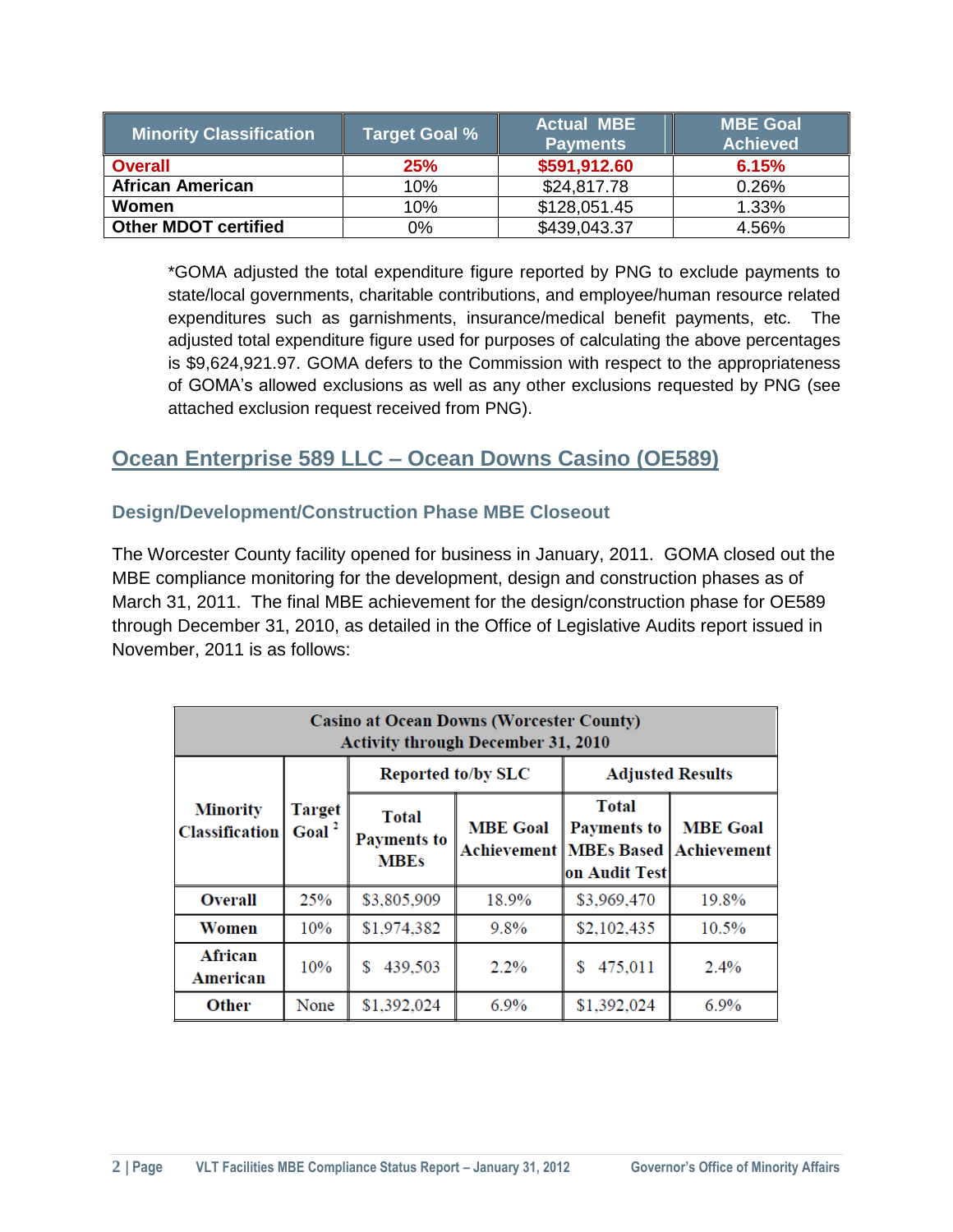## **OE589 Ongoing Operations Update**

GOMA began monitoring MBE participation related to OE589's ongoing operations beginning April 1, 2011. OE589 has reported total expenditures of \$7,057,116.18 for the April through November operations period\*. Expenditure documentation was presented to GOMA in the form of accounting reports generated directly from OE589's financial accounting system. OE589 has engaged the services of six (6) MBE firms during this reporting period. MBE goal achievement through November 30, 2011 is as follows:

| <b>Minority Classification</b> | <b>Target Goal %</b> | <b>Actual MBE</b><br><b>Payments</b> | <b>Final MBE Goal</b><br><b>Achieved</b> |
|--------------------------------|----------------------|--------------------------------------|------------------------------------------|
| <b>Overall</b>                 | 25%                  | \$241,181.52                         | 4.99%                                    |
| <b>African American</b>        | 10%                  | \$130,569.07                         | 2.70%                                    |
| Women                          | 10%                  | \$110,612.45                         | 2.29%                                    |
| <b>Other MDOT certified</b>    | 0%                   | \$0.00                               | 0.00%                                    |

\*GOMA adjusted the total expenditure figure reported by OE589 to exclude payments to state/local governments, charitable contributions, and employee/human resource related expenditures such as garnishments, insurance/medical benefit payments, etc. The adjusted total expenditure figure used for purposes of calculating the above percentages is \$4,832,508.38. GOMA defers to the Commission with respect to the appropriateness of GOMA's allowed exclusions as well as any other exclusions requested by OE589 (see attached list of exclusions requested by OE589).

# **Maryland Live Casino – Power Plant Entertainment (PPE)**

### **General Project Update**

On January 5, 2011, PPE informed GOMA that the construction management function for the Arundel County facility would be handled by a joint venture (JV) consisting of an agreement between Commercial Interiors, a minority owned firm (Hanover, MD) and TN Ward (Ardmore, PA). A dedicated liaison was assigned to manage the monthly MBE reporting requirement on behalf of the licensee.

As of January 5, 2012, the joint venture reports that the construction portion of the project is approximately one third complete.

### **MBE Outreach**

Since last January, the JV has participated in numerous MBE outreach events. In April, 2011, JV staff attended five outreach events, including hosting an event specific to the Core and Shell Construction project. For that event, there were 175 confirmed attendees, 50 of